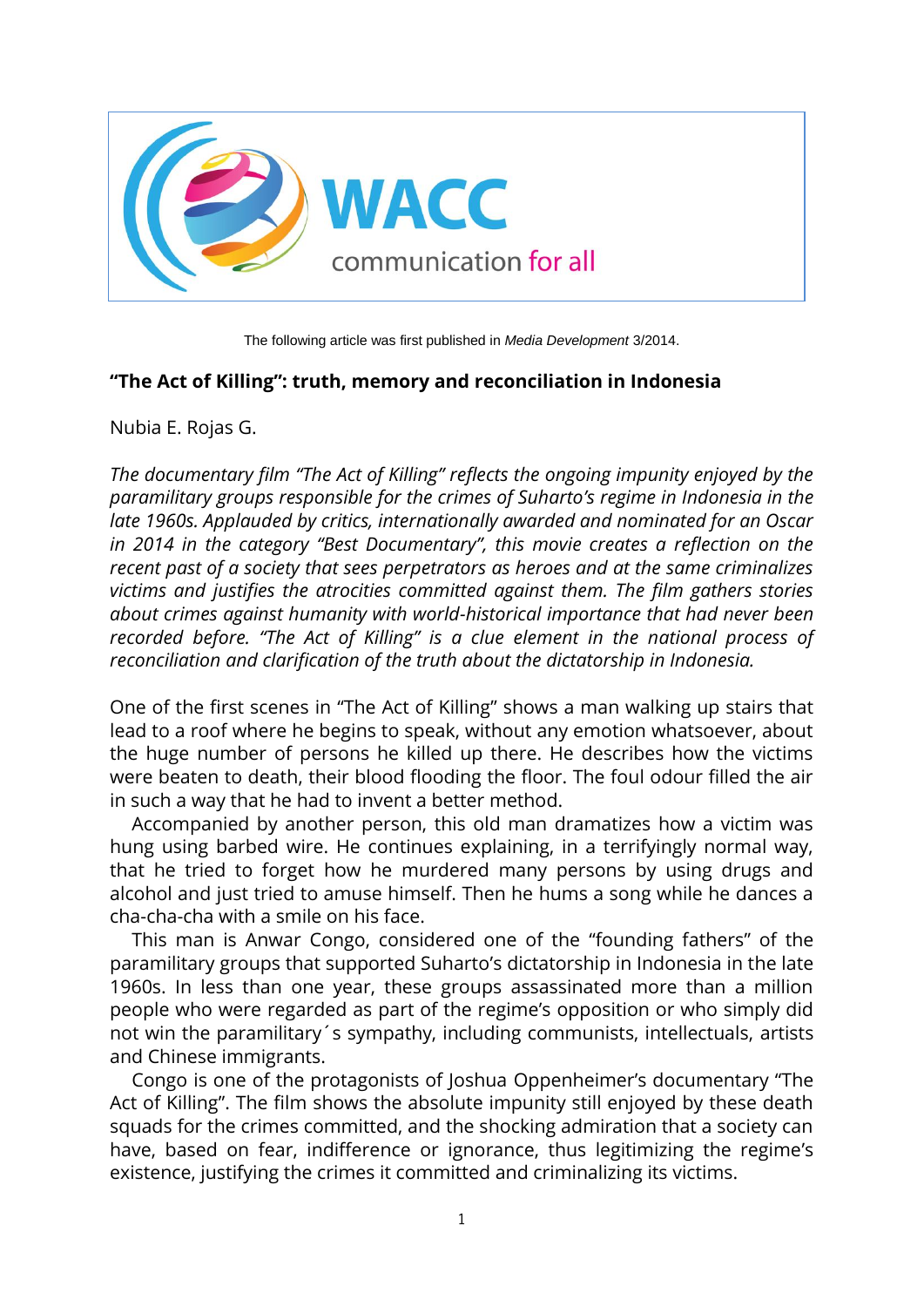#### **Global resonance**

The movie has thrilled not only Indonesian audiences but others worldwide, because it dug in the history of a country that refuses to revise its past and to take a critical position on it. At the same time, it revealed a reality that other countries in the world share and in which they are unfortunately involved. In an interview by the author with the American director Joshua Oppenheimer, published in a Spanish digital paper in 2013, he explained that he and co-director Christine Cynn had the intention to film a movie in Colombia about the work conditions of the cultivators of olive palms, but desisted because the presence of extreme-right paramilitary groups in parts of the country threatened the security of the film crew and the production of the documentary.

Instead they decided to film in Indonesia, where the situation is similar to Colombia, without yet knowing what they were going to discover there. "In Indonesia we started to film a movie, focusing on a community of survivors of the massacres of General Suharto's regime whose members worked in an olive palm plantation. This community tried to establish a syndicate, but feared they may have the same bad luck as their fathers and grandfathers, who had been sent to concentration camps or were killed in 1965, when the regime declared syndicates illegal", said Oppenheimer.

Thus the documentary changed course, as the director explained. "In our conversations with the survivors we noticed the fear of the victims and the absolute impunity of the crimes committed by the paramilitaries, who celebrated the happenings. The victims we spoke to told us that some of those who committed the crimes were living nearby and asked us if we could speak with them to obtain information about what had happened to people they knew and how they could find their remains. It was then that I thought that we could directly address the perpetrators and ask them what had occurred."

This was how Oppenheimer and his team came to know many of the perpetrators, Anwar Congo among others. One of the things that most impressed them was the shameless way they spoke about the murders they had committed – even in front of their wives, children and grandchildren – without any repentance, as can be seen in the movie. This was "shivery, shocking and terrible" for the director.

### **Premiere on Human Rights Day**

"The Act of Killing" was released in Indonesia on 10 December 2012, coinciding with Human Rights Day, and since then it has been screened and acclaimed in many countries around the world. The film received multiple awards at events including the British Academy of Film and Television Award (BAFTA) 2014, the Berlin International Film Festival 2013, the International Film Festival and Forum on Human Rights (FIFDH) in Geneva in 2013, and the award for the best documentary in critics circles from London, Vancouver and Toronto in 2013. It was also nominated for an Oscar in the category "Best Documentary" in 2014, but eventually did not win the award.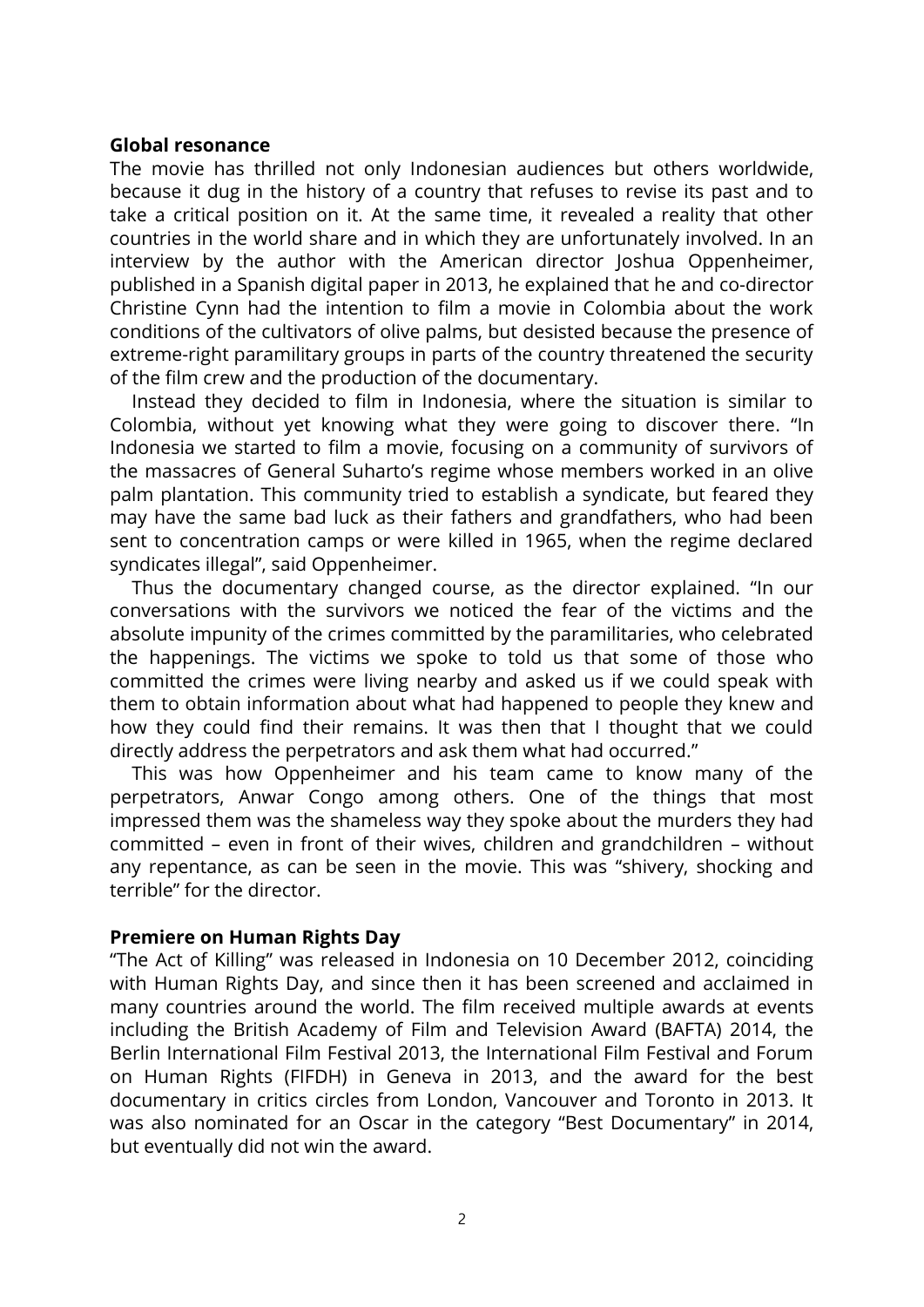In Indonesia, special screenings were organized for film producers and directors, artists, human rights defenders, journalists, actors, educators and historians among other groups. Furthermore, free copies were distributed to citizens on September 30, the date when the genocide is commemorated.

Obviously, making such a critical film implied difficulties during and after the shoot. But during the screening at the National Human Rights Commission of Indonesia, everyone agreed that every effort should be made to make the movie as widely known as possible. Nevertheless, some movies are still banned in the country: "The human rights defenders and survivors told us, 'We need to demonstrate the regime´s nature', not because the Indonesians do not know it, but because they have so much fear that they are incapable of speaking about it", the director affirmed.

Although supposedly a democracy since 1999, when the first parliamentary elections were held, Indonesia continues to be governed by a far-right ideology and there are still many remnants of the dictatorship, such as censorship. The regime members turned those who watched and spread the movie into a "military target" and included them on their persecution list. "We knew that the documentary had to be sent to the censors before it could be projected in public. Otherwise they would forbid it and watching it would be an offense", explained Oppenheimer.

"Without prior official authorization, the paramilitaries and militaries would have an excuse to attack the projections. In order to prevent this, we built up big domestic support and invited people to see the movie with their relatives and friends in private sessions". On the release date, the movie was projected in 50 locations in 30 cities, and about 200 people attended each screening. Involving a society that is afraid but longing for justice in a reflection about the past has been the key to overcoming censorship.

Even so, "The Act of Killing" forced the team to adopt security measures. Oppenheimer said that he occasionally receives threats and the identities of the film crew in Indonesia are being kept secret in order to be able to protect their lives: "It saddens me that they cannot be involved in those changes that are so necessary for Indonesia, that they cannot travel with me to the premieres or screenings of the movie all around the world. I am dreaming of the day when things have changed and I can add the credits of all people to the film", said Oppenheimer.

### **Encouraging social change**

Showing "The Act of Killing" in citizen networks that afterwards discuss what they have just seen and plan strategies to introduce structural changes, implies that the documentary transcends denunciation to become a key element in the mobilizing and reflecting on peace and development.

"The Act of Killing" clearly takes the side of those considered "the losers" by history, although it does not show them – an approach that is original. The story is told from the perspective of the perpetrators, who incriminate themselves more than any of the victims could have done: "We see the contrast between the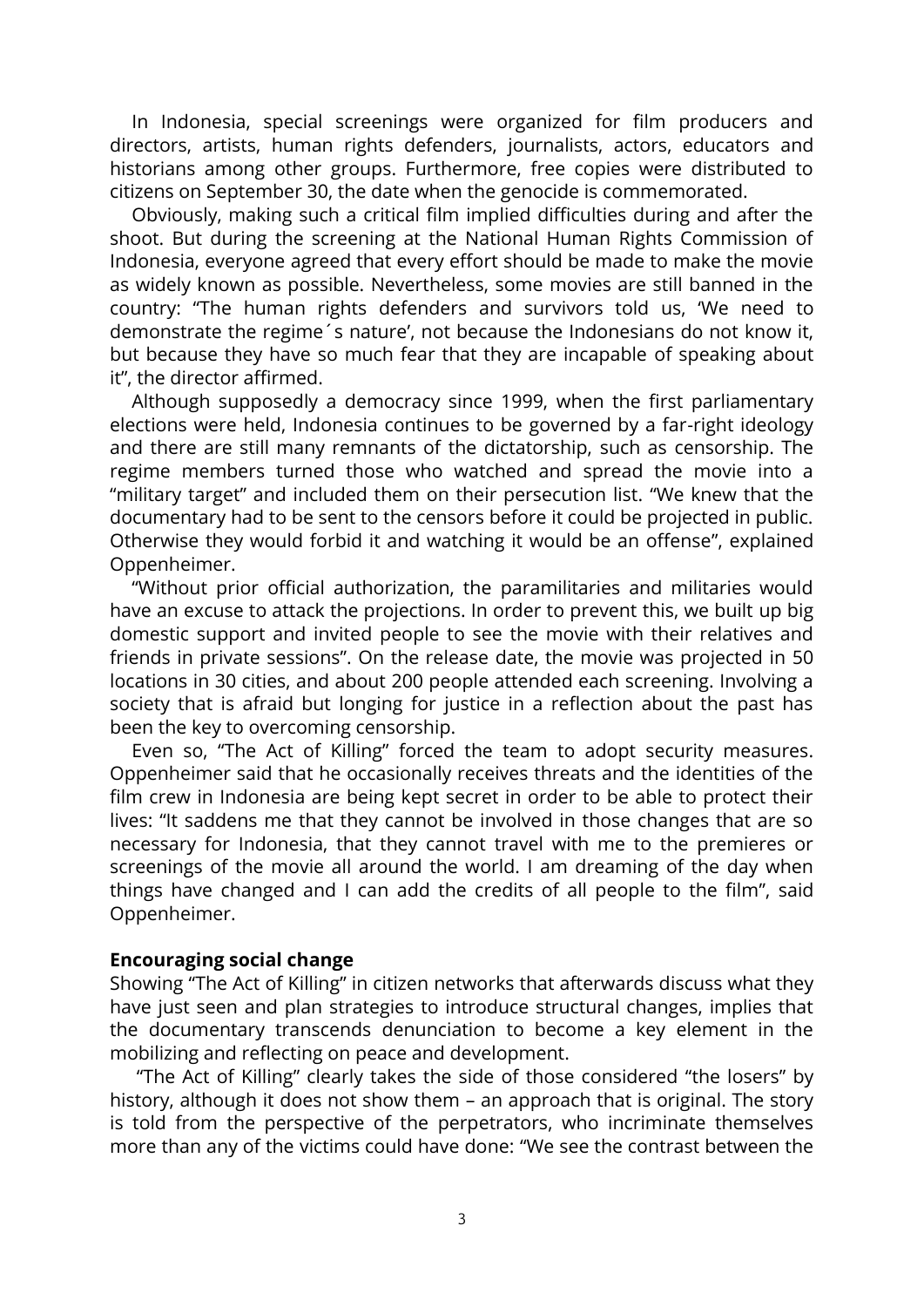survivors, who were living mired in silence, and the perpetrators, who were not ashamed to tell their stories", said Oppenheimer.

The movie has a clear and plain intention to encourage and contribute to social change by seeking to uncover the truth about the serious violations of human rights under the Suharto regime, to compensate victims, to make the perpetrators ask for forgiveness, to see that justice is done and a reconciliation process can start.

"We wanted to generate *public debate*, therefore we did not upload the movie straight away to the Internet, so that *people could gather together and talk about it*. Reactions have been surprising and unpredictable: nowadays Indonesians are talking about their past, calling for a Truth Commission, because without it there cannot be reconciliation. Many of the perpetrators are dead and were sentenced in absentia to send a clear message that these things are forbidden, that this kind of behaviour is objectionable and that these acts cannot be repeated," says Oppenheimer.

#### **"The Act of Killing" and reconciliation in Indonesia**

"The Act of Killing" is an element in the national process of reconciliation and clarification of the truth about the dictatorship in Indonesia. Oppenheimer affirms that he and his team felt that the stories to which they had access, about crimes against humanity that had never been recorded before, were of worldhistorical importance. Hence they created a vast audiovisual archive about the massacres as part of the UK Arts and Humanities Research Council's Genocide and Genre project, with Oppenheimer as one of the principle investigators.

The contribution to public discussion that the movie is making sets a precedent about the importance that documentary film can have for social change by allowing Indonesian society and, by extension the world in general, to revise its past, change its present and build a new future: "What Indonesia needs is not only peace and reconciliation, but a popular movement that openly fights political corruption, that fights for freedom of expression and for the equal redistribution of national property among all the people that have been impoverished, victimized and excluded from social life and the economy," affirms Oppenheimer.

In his view, "The Indonesian people must fight hard battles and perhaps the movie can help them face those with less fear, opening a space for them in order to talk about the problems of their country."

# **"The other": Friend or enemy?**

Telling the story from the perpetrators' point of view, without them apologizing for the violence, and in this way giving relevance to the victims without needing to show them, is another interesting and innovative aspect of "The Act of Killing", that provokes reflexivity among the killersa themselves.

Even when they feel comfortable and safe in their impunity, it seems that the perpetrators are aware of the reactions that their confessions could provoke: "The children of the communists will try to revise the history, but will not succeed. They will never be able to retaliate", says one of them. "The government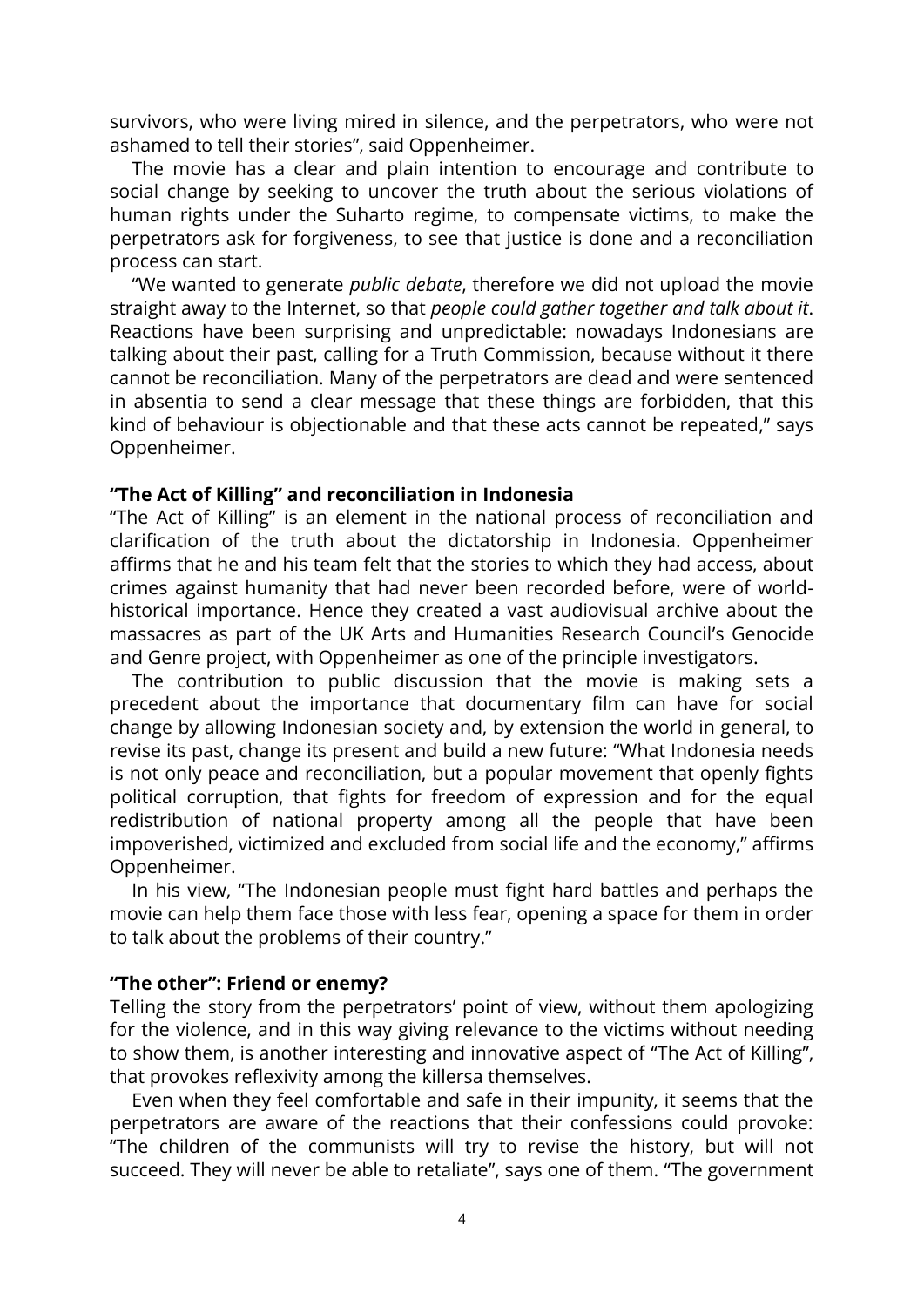should ask for forgiveness, not us. It would be like a medicine, it will reduce the pain", says another. "We could do it, the proof is that nobody punished us", says yet another. The majority of them do not show the slightest sign of regret.

In this respect, the case of Anwar Congo is special. His personal journey of "realizing" the seriousness of the crimes he committed, thanks to the stories that he himself tells and recreates in the movie, runs parallel to the history of the massacres. Initially he says that he had tried to forget, while later he confesses that he had nightmares, as if he felt some remorse.

Congo recognizes himself in the mirror that the movie holds up to him. His attitude is critical. When "The Act of Killing" raises the moral and ethical dilemmas of the protagonists, it can lead the viewer to think that forgiveness is a necessary step to reconciliation. By appealing to the awareness of the perpetrators, and not only to that of the victims, while searching for peace and clarification of the truth, the documentary can contribute to social change in an inclusive and progressive way.

"As a character, Anwar is interesting because his conscience is present from the beginning", says Oppenheimer. "Perhaps the fact that he was dancing does not prove that he is proud, but instead that he knows that what he did was wrong although he does not want to show the world his guilt. He justifies his crimes, but does not want to look at himself in the mirror to see an assassin. The movie shows that impunity and corruption are inevitable when a regime of terror has been installed and that our apparent 'normality' is being built at the expense of others."

It is interesting that, while "The Act of Killing" tries to return dignity to the victims, it also makes an effort to show that the perpetrators are human beings too. "The movie shows that the victimizers have done terrible things because they are human beings and therefore know the difference between right and wrong," says Oppenheimer. "Precisely because they are moral beings, they are tormented by what they have done and try to run away from it. They lie to themselves, justifying and celebrating."

According to Oppenheimer, in order to understand what happened, we need to keep in mind the context in which these acts took place and in which those human beings were living: "I think that we are the product of the society in which we live, of our context, our past. If we refuse to look at our past, it's like we do not want to know who we are. We have only one chance to live on this earth, and it would be a waste to live without asking ourselves anything about what it means to be a human being, without asking ourselves who we are."

"Perhaps if we took better care of each other, society would be different: we would respect each other more, less grotesque disparities like abysmal inequality would exist between the rich and the poor. Perhaps if we built a different society, we could make it unimaginable that such awful acts could have been committed by paramilitaries in Indonesia,", reflected the director.

The personal journey of Anwar Congo through history was important for Oppenheimer, though it does not seem to have resonated with the other perpetrators nor to have promoted an immediate change in Indonesian society.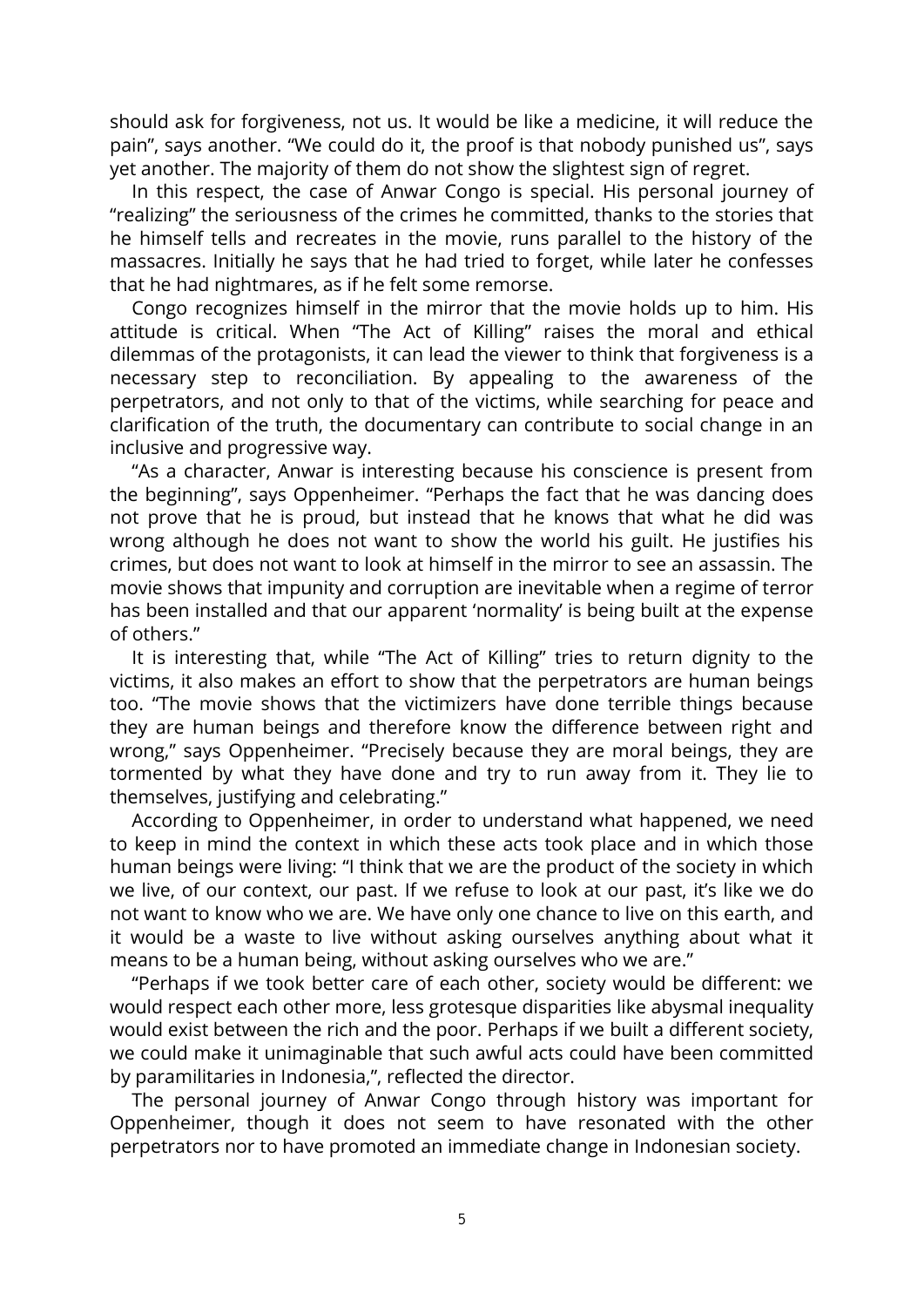"I think Anwar changed to a certain extent, but he does not have the strength to recognize that what he did was wrong. He saw the movie on 1 November 2012 and he was really touched. He cried for a moment, went to the bathroom and then he came back. He said: 'Josh, this film shows how it feels to be me and I am very satisfied and thankful for having had the opportunity to show these feelings which I had been unable to show for decades.' He and I will keep in touch and that will not change, because filming the movie was like making a journey together. What happened during this process will always affect us", says Oppenheimer.

"The Act of Killing" makes another contribution of utmost importance: it highlights the fact that it generated reflections about the shared responsibility between killers and a silent society that promoted the perpetrators to the category of heroes and at the same time denigrated the victims and justified violation of human rights, supported by the media.

### **Media as agents of war or peace**

Another interesting subject that the film raises is the role of media in the construction of imaginaries about good and bad, heroism, victims, violence and the truth. To understand dominant narratives, it is very important to grasp the enormous influence of cinema and the press, especially in countries where there are totalitarian regimes supported by the media. "The Act of Killing" makes a very important contribution to critical reflection on the role of journalists and the media as collaborators in social conflict.

In some scenes, it is clear that the protagonists have built their identities as gangsters and executioners based on the fictional characters of Hollywood movies, from which they got much economic benefit by reselling tickets for screenings, and learned or improved their killing techniques. That leads to reflection about the vindication of violence in the media and the endorsement of 'success', 'richness', and 'power' acquired through violence, which are imposed like a model and shown as 'desirable'.

In relation to the role of media as accomplices of impunity, the movie shows how the paramilitaries built a discourse around themselves that legitimizes the crimes they committed. This is especially noticeable in the scene in which some of the killers are invited to a talk show on the National Television of Indonesia where they are presented as triumphant in the genocide against communists and praised as national heroes.

The role of media as active promoters of violence during the conflict is perhaps most obvious in the scene in which Ibrahim Sinik, director of the newspaper *Medan Pos*, proudly tells that he used his work to gather or publish defamatory information about persons who later were assassinated by the paramilitaries. "My job as a journalist was to make people hate them," he says to the camera.

But media can also be agents of reconciliation, historical memory, justice and truth. "The Act of Killing" and its impact on the Indonesian and international press exemplify this. In the same way that media can position themselves on the side of injustice, they can also contribute to the construction of a renewed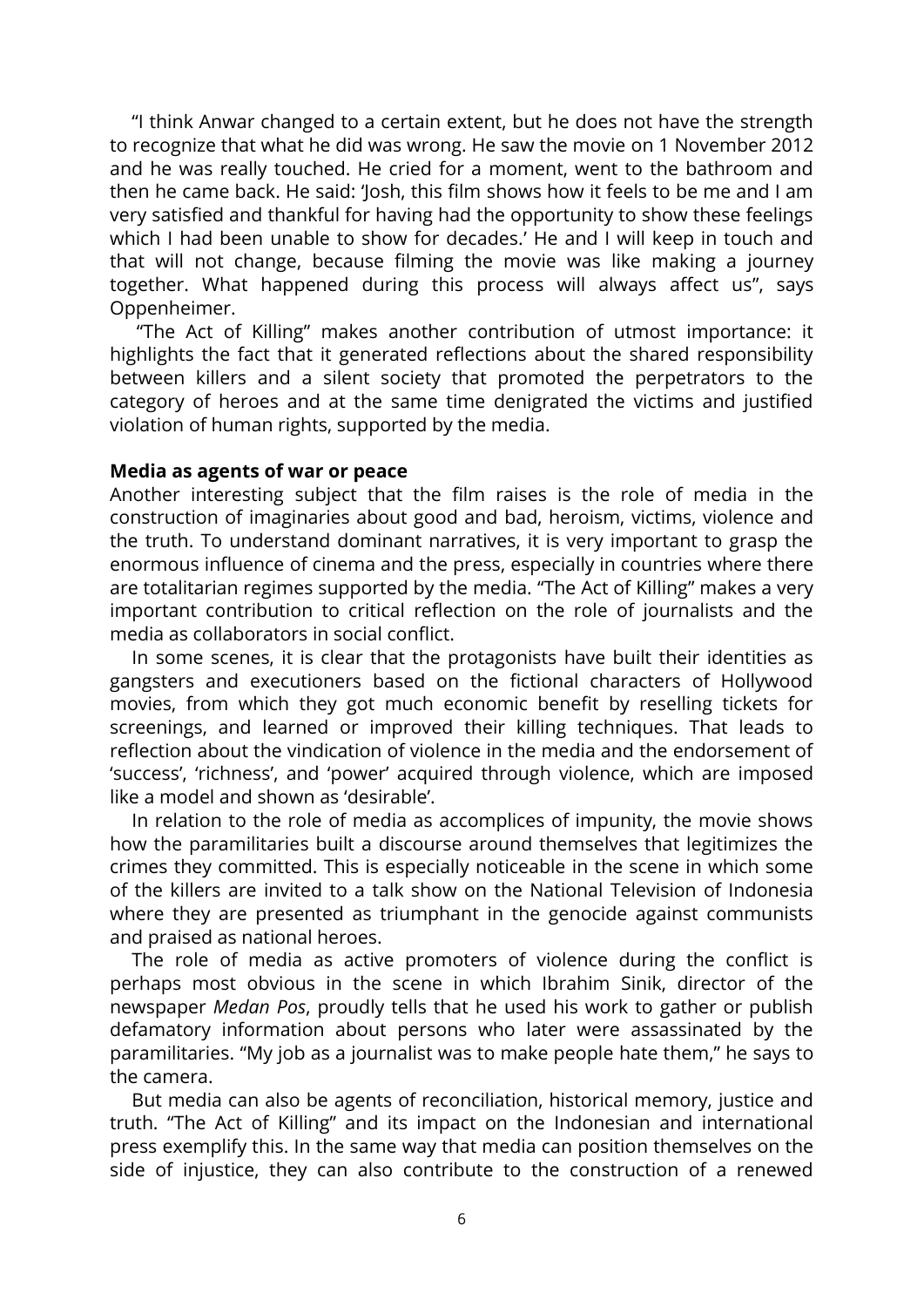society based on justice and truth. One example is the Indonesian magazine *Tempo* that, in an act of courage, independence and journalistic ethics, published a special issue, in English as well as in the native language, in which they make a revision of the country's history and talk about the massacres while referring to the movie.

# **Documentary cinema as a portrait of reality**

How could so many people have been killed? What keeps the regime in power and why do citizens apparently keep on supporting it? How is so much impunity possible? Why have those responsible for crimes against humanity not been judged, if they are fully identified? Who were the ones who wrote the history and how come their story became the dominant one? These are some of the many questions that a spectator might be faced with, wherever he or she lives, after having seen "The Act of Killing".

"The whole global south has been made that way. Perpetrators have won through massive political violence, with terror regimes; they prevent people from organizing syndicates, manage natural resources, and create unfair labour laws to obtain cheap labour. Many things that we buy in Europe are produced in countries like Indonesia", reflects the director Joshua Oppenheimer.

"Many people asked me 'Are you not getting tired of all this? Don't you want to leave it all and go back home?' But very soon I realized that there is no way to escape from it; there is no home to go to. When you visit a store to buy clothing, you are actually buying something that was made under terrible circumstances. In this way, in our daily lives we depend on people like the protagonists of the movie, and there are hundreds, thousands, if not millions like them who ensure that everything stays the way it is. In this sense, the developed world is not far from the reality of those countries."

"The Act of Killing" shows a reality that is happening in Indonesia, but the same reality exists in several other parts of the world. The reflections that it generates are not limited to a geographical area. The movie is a portrait of reality so it is impossible to be unaware of it. In a way, the personal journey of Anwar Congo through his own history and his country's history, which he helped to construct, are a metaphor for the transformation in Indonesia after "The Act of Killing": just like Congo, the country shifted from cynicism about the past to "realizing" and reflecting about the seriousness of the facts and the need to speak about them.

The role that this movie plays as an agent of change is very clear to Oppenheimer: "I am very satisfied because every time "The Act of Killing" wins an award, there is a headline about Indonesia. That is very important because, in this way, the government has to stop looking the other way and will be forced to pay attention to issues of concern to the people and which are revealed in the documentary," says the director.

"I think the most important success of this film has been the fact that it helped the Indonesian people to look at their past without having fear," added Oppenheimer. I would feel very honoured when spectators everywhere see themselves reflected in people like Anwar and recognize that, in one way or